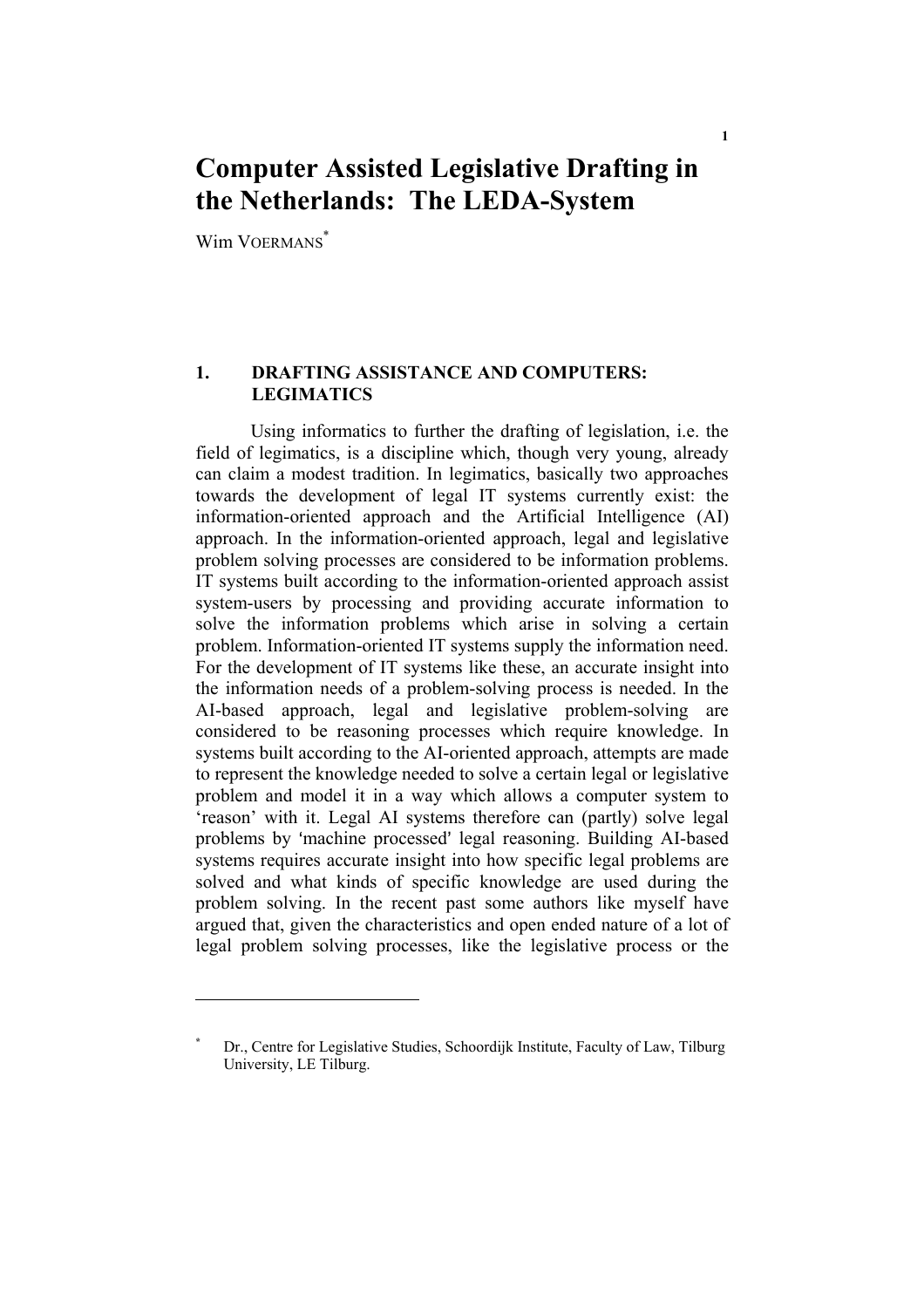policy processes leading to decision in public administration, the AI-based approach is as of yet not productive for the building of automated IT drafting system assisting legislators for the duration of their decision processes. Legislative drafting involves far too much different and too complex sorts of reasoning and knowledge to be representable for a computer system. This does however not mean that the AI-based approach cannot be productive to build IT tools for specific parts of legislative drafting or decision support systems for the application of legislation.

In this contribution I will discuss the development, motivation and functionalities of one drafting-support information system in particular: the so-called LEDA-system. This system was built to support Dutch legislative draftsmen during the drafting process. LEDA is a Legislative Design and Advisory System designed to offer easy access to the Dutch Directives for Regulations (Aanwijzingen voor de regelgeving). It guides users through an interactive drafting checklist and it checks legislative drafts to see wether or not important drafting requirements are met.<sup>1</sup> The LEDA-system is currently being used within Dutch ministerial departments. The Belgian federal government is considering a similar system to support legislative drafting, called Solon<sup>2</sup>

# **2. LEGISLATIVE DRAFTING AND LEGAL PROBLEM SOLVING**

 The Dutch LEDA project started out with a theoretical survey of the legislative process in the Netherlands. In order to be able to assess the possibilities of computer supported legislative drafting an indepth insight in the nature of legislative processes is fundamental. Considered closely legislative drafting appears as a complex and openended decision process which differs quite substantially from a lot of strictly 'legal' decision processes. Legislative drafting for instance involves far more sorts of knowledge than mere legal knowledge.

<sup>1</sup> See W. Voermans, *Sturen in de mist ... maar dan met radar; de mogelijkheden van de toegepaste informatica bij het ontwerpen van regelgeving.* PhD-thesis, Tilburg University (W.E.J. Tjeenk Willink, Zwolle 1995), p. 183 ff.

<sup>2</sup> See R. Van Kuyck, S. Debaene en B. Van Buggenhout, B. Solon—A computer aided statutory drafting system for the Flemish government, in *Conference Proceedings of the Fifth International Conference on The Law in the Information Society* (Istituto per la documentazione giuridica del CNR, Florence 1998 CD-Rom).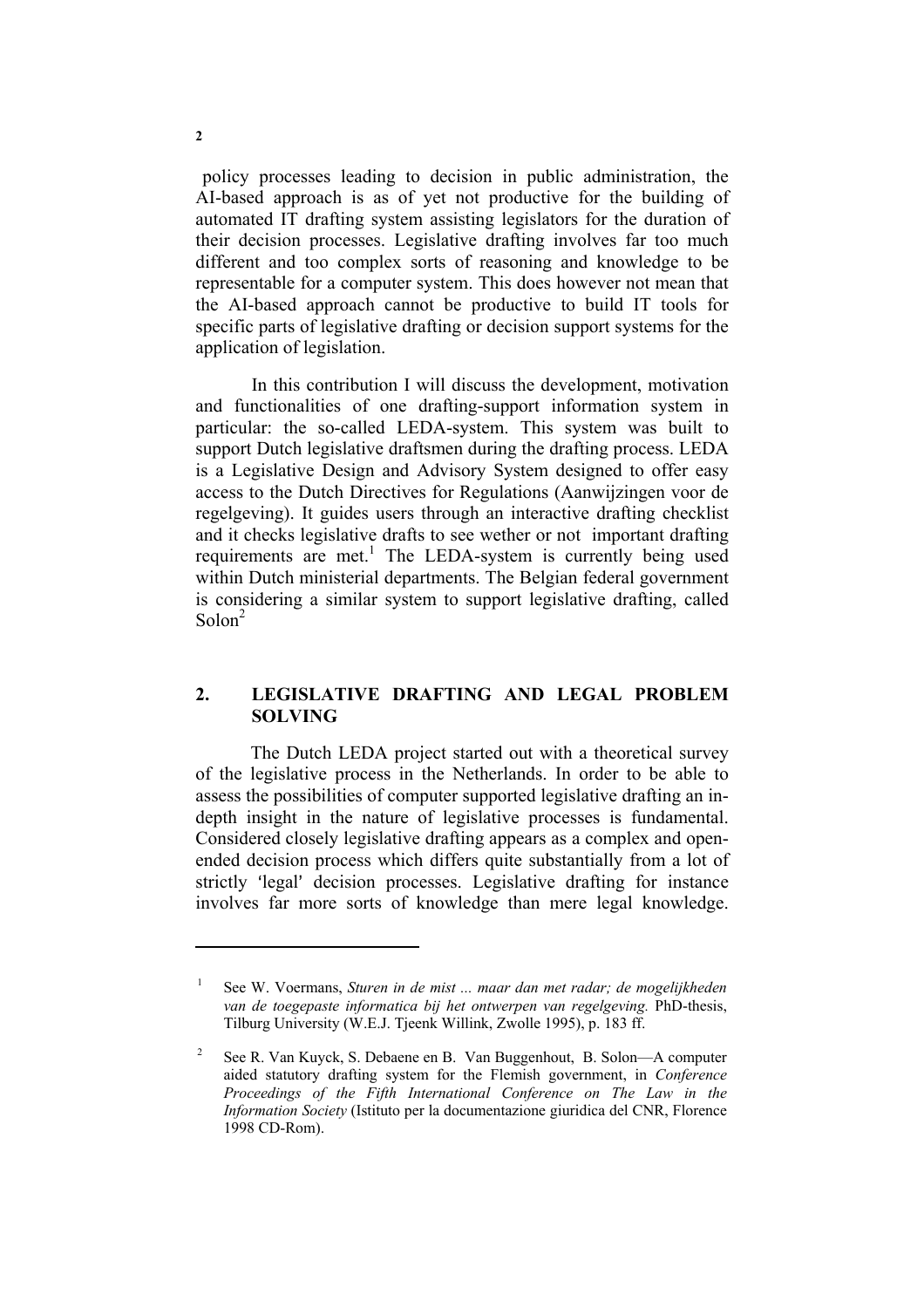Furthermore legislative processes and legislative problem solving are only partly determined by legal rules.

If we examine the legislative decision making process more closely, we see for instance that legislative draftsmen do not merely use legislative methods and legal rules to tackle legislative problems. During this process they constantly make all kinds of legislative decisions. These decisions can never claim to be perfect, of legally valid decisions. Legislative decisions or solutions can only claim to be 'relatively appropriate' solutions<sup>3</sup> in view of all the (factual, societal, political, legal, and socio-economical) circumstances involved. Legislative decision making is therefore not a process of application of fixed legal standards, but an open process in which a legislative draftsman weighs different possible solutions in view of their relative appropriateness). The relatively best solution is the solution which is substantiated with the most convincing arguments. The most convincing arguments will be the arguments which rate very high in the *legislative discourse* in which legislative draftsmen find themselves together with their departmental superiors, politicians, members of parliament, interested parties, lobby groups, etc. Very convincing arguments, or *authoritative arguments*, in this discourse will be the arguments upon which almost everyone agrees. In this sense legal (e.g. constitutional) arguments or generally accepted legislative methods and techniques constitute strong authoritative arguments to back up a solution, while mere personal or political opinions or beliefs have a much lower ranking status. The appropriateness of a draft is largely dependant on the quality and the status of arguments which sustain the solutions held in it. In the legislative decision process legislative draftsmen will always try to find and use the strongest argument possible to substantiate a solution and in choosing between equivalent solutions he or she will choose the solution which is backed up by the most convincing arguments within the legislative discourse. This searching for and weighing of, especially, authoritative arguments is a process which can be conceptualized, modelled and formalized.<sup>4</sup> The

<sup>3</sup> R. Hotz, Strukturierung des Vorverfahrens der Gesetzgebung - Erste Schritte zu einem allfälligen Einsatz von Computern bei der Schweizerischen Gesetzgebung, in Theo Öhlinger (Hrsg.), *Gesetzgebung und Computer*, (München 1984), p. 164 ff.

<sup>4</sup> See S. Toulmin, *The Uses of Argument* (Cambridge University Press, Cambridge 1958) and the application of Toulmin's argumentation theory in a general architecture for knowledge-based IT-systems L.J. Matthijssen, *Interfacing between Lawyers and Computers*, PhD-thesis, Tilburg University (Kluwer Law International, The Hague 1999), p. 77 ff.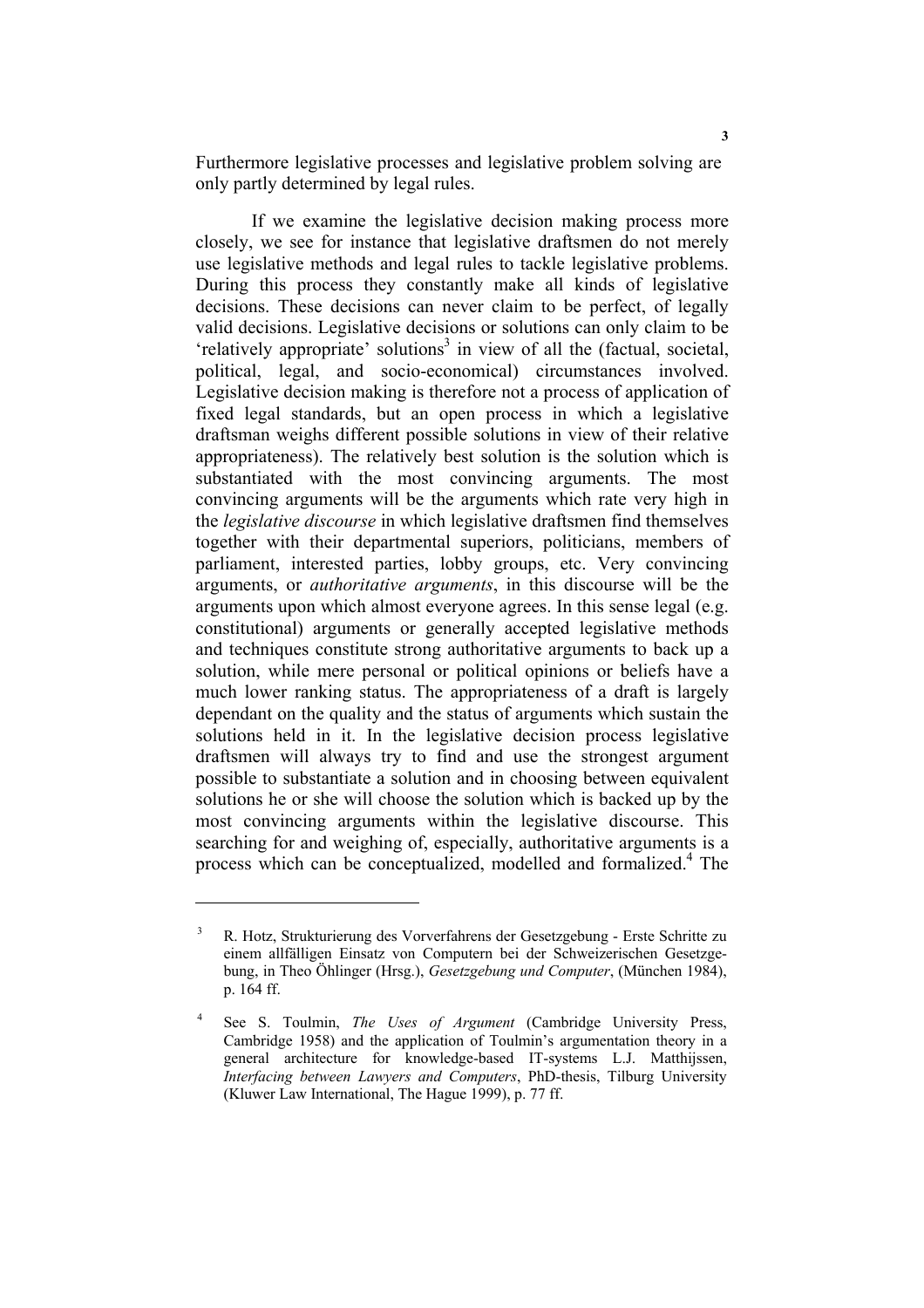LEDA system harbours a modelization of this 'argumentative strategy'.

## **3. LEGISLATIVE QUALITY STANDARDS AS A MOTIVATION FOR THE DEVELOPMENT OF LEDA**

#### **3.1 Legislative quality standards**

 Legislative drafting is, as I pointed out in the former paragraph, not primarily aimed at achieving legal validity but rather on reaching the highest possible quality standard of legislative decisions. Legislative quality, in its turn, is largely dependant on the span of the considerations underlying the decisions in a bill. But, what do we mean when we want to discuss legislative quality? There is no general definition, but legislative quality will always concern questions related to the way in which legislation meets general accepted legislative quality standards. These standards are not universal. They vary in nature and content according to the legal system they belong to. They may involve constitutional, legal, political, societal and administrative standards, alike. The Dutch Directives for Regulations are an example of a heterogenous collection of legislative quality standards.

During the1980s the Dutch government became increasingly concerned with the quality of legislation due to serious problems regarding the quality and effectiveness of legislation. To improve the overall legislative quality, different policies were pursued and enacted.<sup>5</sup> One of the main results of these governmental efforts and policies was the adoption of a general legislative policy, which consists of a set of measures aimed at the lasting improvement of legislative quality by setting quality criteria. A substantial part of these measures concerns the fundamental drafting stage.

#### **3.2 The Directives for Regulations**

 In The Netherlands, the increasing complexity of this assignment has resulted in a crisis in the legislative quality of bills in the latter part of the 1980s. As a reaction, legislative quality policies

<sup>5</sup> *Legislation in perspective*; a policy plan for the further development of the general legislative policy, aimed at improving the constitutional and administrative quality of government policy, policy memorandum by the Dutch Ministry of Justice (The Hague 1999).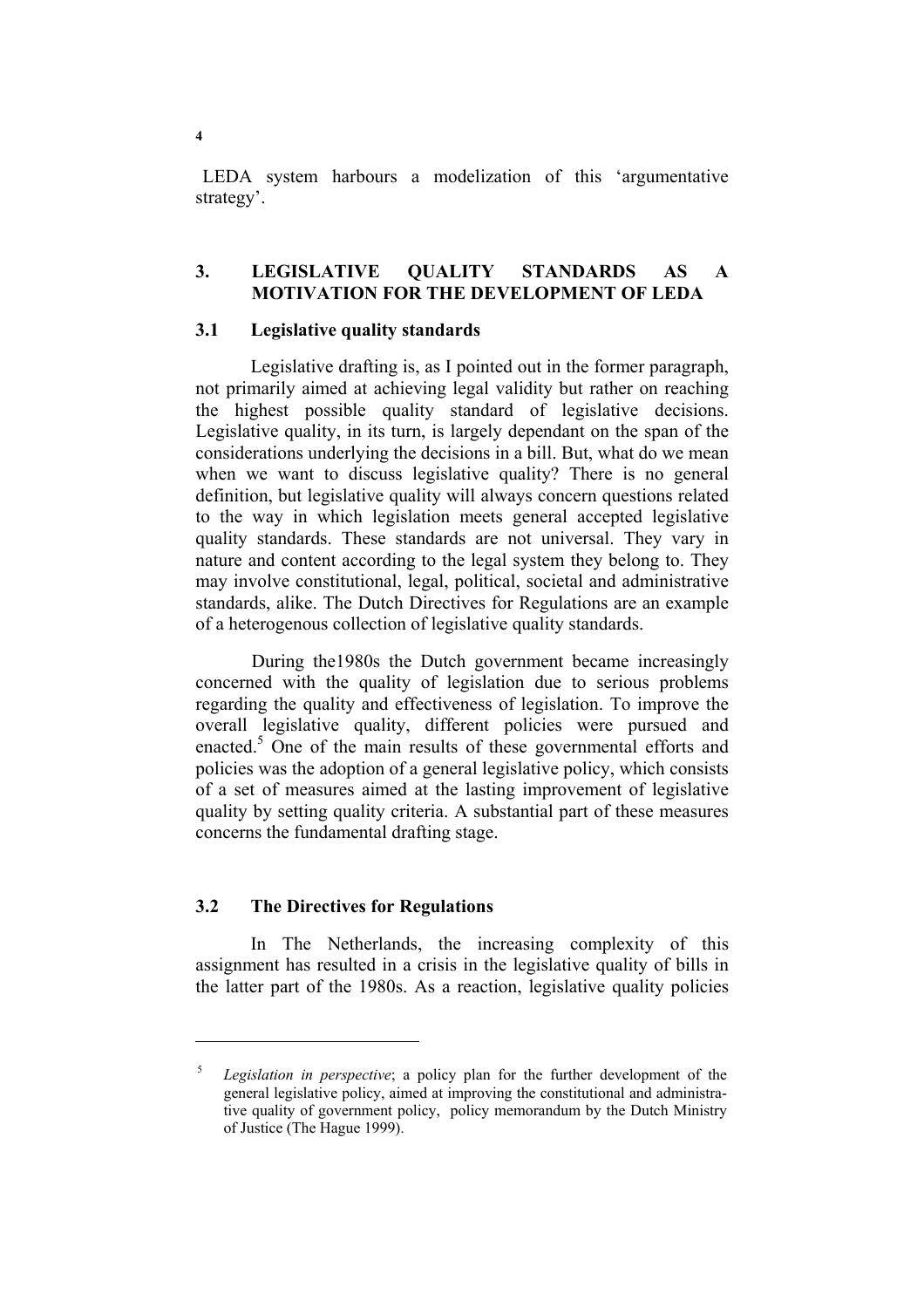were adopted and laid down in the Directives for Regulations.<sup>6</sup> These Dutch Directives are quite elaborate. They are a comprehensive legislative-technique handbook, but also contain substantial legal and policy-related legislative issues. As a result the Directives are a voluminous set of drafting guidelines, accompanied by a lot of secondary information (examples, explanations, illustrations, model clauses, *etc.*) which are to be observed by all government officials and public servants when drafting bills. Deviation from the Directives is allowed only if application of the Directives would lead to 'unacceptable results' (Directive no. 5). The Directives constitute a voluminous 'Draftsman's handbook' dealing with every important activity within the drafting process. They concern methodological and substantive legislative issues e.g. how to prepare a draft, how to adopt elements of public policy into proposed legislation, how to implement European legislation, what kind of legislative instruments to use, how to delegate legislative powers, how to attribute administrative authority, what kind of quality considerations are to be made, etc., etc. Directive 7 offers a good example of these 'methodological' Directives. It states:

#### Directive 7

Before deciding to introduce a regulation, the following steps shall be taken:

a. knowledge of the relevant facts and circumstances shall be acquired;

- b. the objectives being aimed at shall be defined in the most specific, accurate terms possible;
- c. it shall be investigated whether the objectives selected can be achieved using the capacity for self-regulation in the sector or sectors concerned or whether government intervention is required;
- d. if government intervention is necessary, it shall be investigated whether the objectives in view could be achieved by amending or making better use of existing instruments, or, if this proves to be impossible, what other options are available.
- e. the various options shall be compared and considered with care.

<sup>6</sup> *Aanwijzingen voor de regelgeving* (Directives for regulations), regulations for legislative drafting issued by the prime-minister november 26, 1992, *Stcrt*. 1992, 230.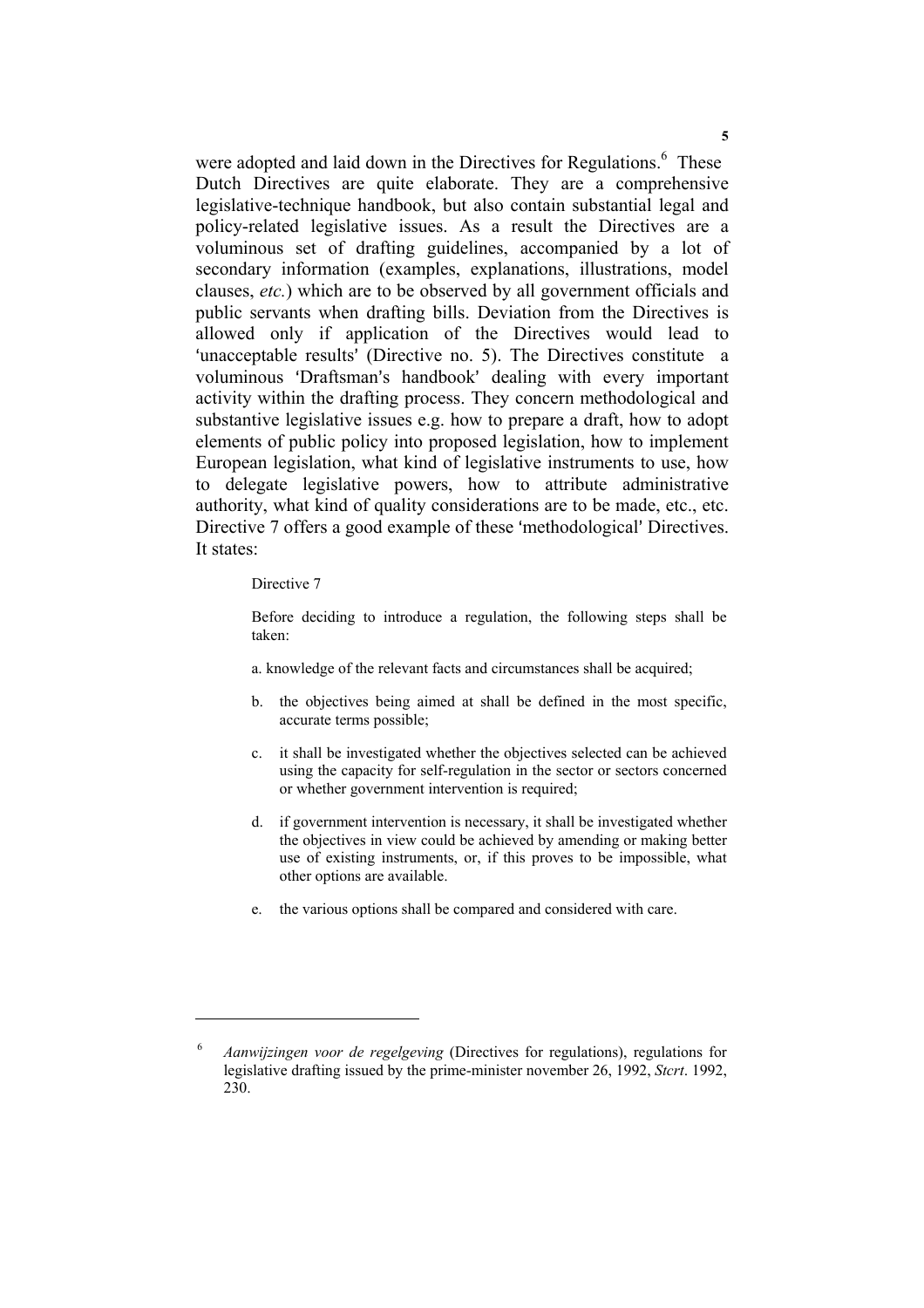Other Directives concern the more technical aspects of drafting, like the structural design of a draft (arrangement of the elements in the draft). See for instance Direction 97 which states:

Directive 97

- 1. If this is important for the accessibility of regulation, this is systematically divided into sections numbered with Arabic numerals.
- 2. With a division into one level, the sections *"part" or "paragraph"* are stated.
- 3. With a division into two levels, the sections of the first level *"part"*  and the sections of the second level are called "*paragraph*"
- 4. With a division into more than two levels, the sections are called "section", "part", "Title", "chapter" and "paragraph" in order of size in the understanding that in any case the indications "part" and *"paragraph*" will be used.

 Another group of Directives is even more strictly legislative technique oriented Directives concerning the phrasing and terminology of a draft (including the use of model clauses, model presentationletters etc.). Directive 133 gives an example:

Directive 133

For the regulation of the Instruction of supervisors the following models are used:

a. Instruction of supervisors by law:

 *(Indication of civil servants or other individuals) are charged with supervision of compliance with ..... (indication of prescriptions involved).*

- *b. Instruction of supervisors pursuant to the law:*
- *1. (Indication of civil servants or other individuals) are charged with supervision of compliance with (indication of prescriptions involved).*
- *2. A decision as referred to in the first paragraph is published in the Netherlands Government Gazette.*

 Finally there is a group of Directives that concern all kinds of drafting-related (legislative) procedures. In this section a lot of model letters and style-requirements are incorporated. An example of this last group of Directives is offered by Directive 209.

#### Directive 209

1. A memorandum prompted by the report to the Lower House and a memorandum of reply and a memorandum prompted by the final report of the Upper House is preferably only signed by the minister with primary responsibility.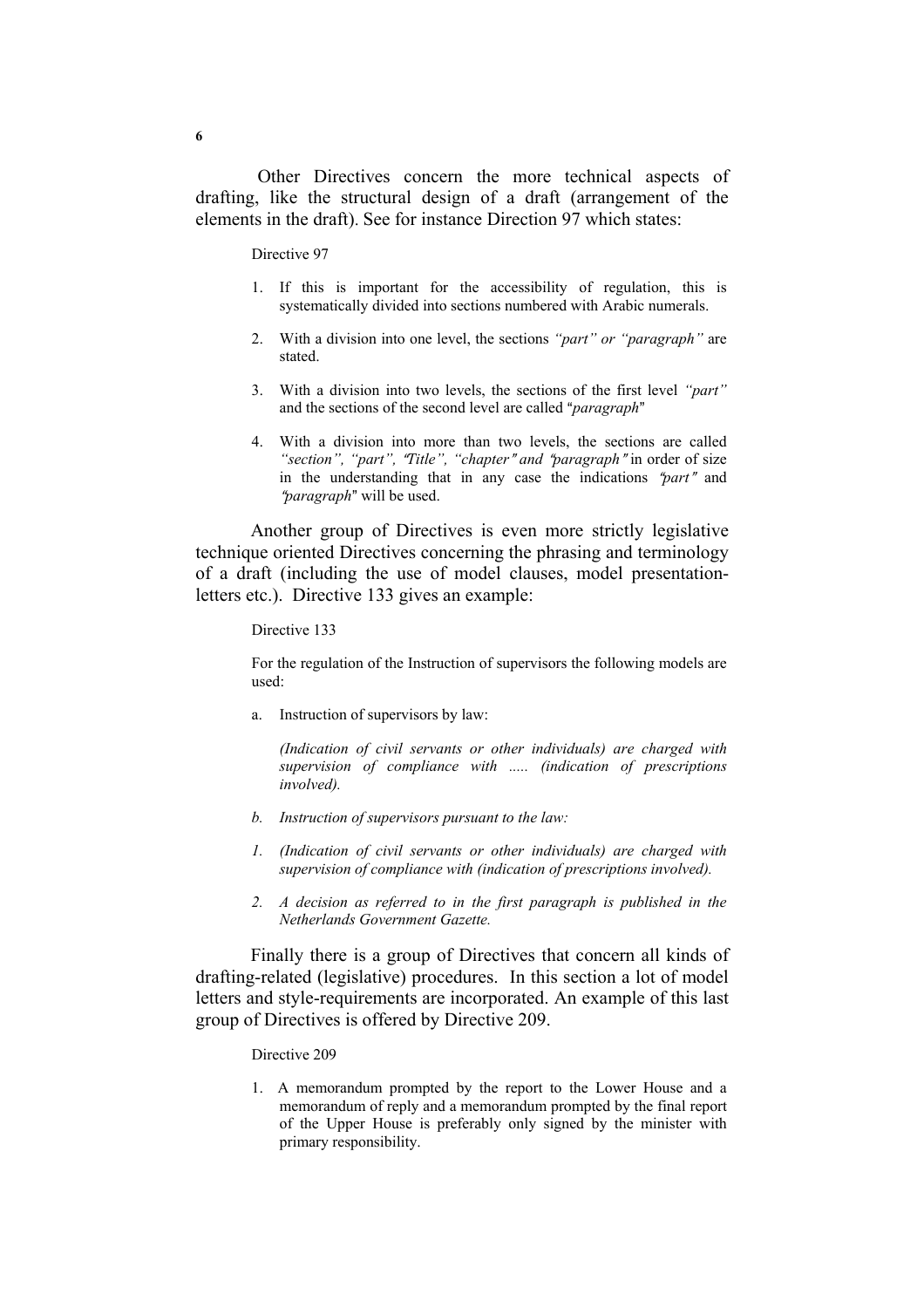2. The co-involvement of one or more other ministers is in this case expressed in the memorandum.

# **3.3 Handling the Directives**

 The Dutch Directives are voluminous. There are 391 Directives, but their total number has increased due to different amendments that have taken the form of sublettered 'a-z' Directives. The total number of the Directives exceeds 410 on this moment. On top of that nearly every Directive has a separate explanatory memorandum at the bottom of the Directive which contains an explanation, and, in a lot of cases, some illustrations. The bare text of the Directives covers more than 200 pages. The sheer size of the Directives limits the accessibility and constitutes a serious inhibition for the users. This circumstance makes it quite difficult for legislators (even experienced ones) to find their way through the new Directives during the drafting stage. An information system, it was felt, could be the way out of these problems. This meant the start of the LEDAproject.

# **3.4 The goals of the LEDA-project**

 The main goal in the LEDA-project was to make the information of the Directives themselves accessible in concordance with the information-need during the different stages of the drafting process. A secondary goal was to make the information, referred to in the Directives (secondary information), available to the users. Many Directives, as it happens, do not prescribe what the solution should be in a certain factual situation, as is often the case with ordinary legal rules, but rather prescribe which activity should be undertaken at a certain moment, and what kind of information is needed to be able to perform the prescribed activity. The third goal of the LEDA-project was to offer knowledge-based drafting-support on the basis of the legislative knowledge within the Directives, pursuant to the knowledge-based access of the information from the Directives.

To be able to do this an analysis of the drafting process itself was made, and an analysis of how the different Directives should be used during the different drafting stages (a so-called activity and information analysis). The model of the drafting process as the result was subsequently represented to the system. The modelization of the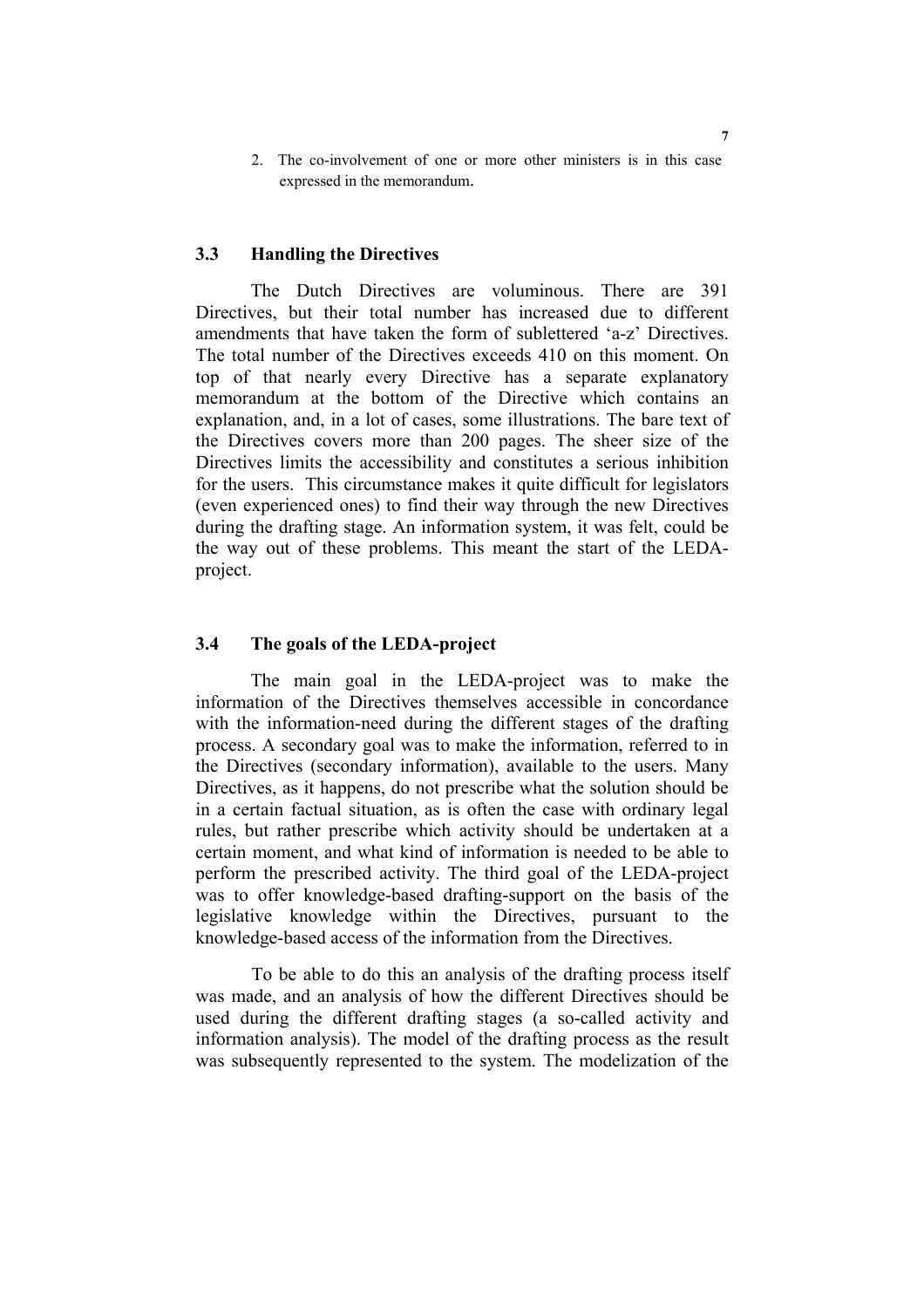drafting process constitutes the back bone of the LEDA-system. All functionalities and attributes of the system are connected to it.

# **4. THE LEDA-SYSTEM: HOW DOES IT WORK?**

#### **4.1 The LEDA-system**=**s functionalities: general features**

 The LEDA system offers three major functionalities: methodological support, document-drafting and document-assembly support, and knowledge-based information retrieval. The combined functionalities make LEDA an integrated authoring system, *i.e.* an IT system which assists users in solving legislative problems on the basis of legislative information and, moreover, the system supports its users in authoring a legislative document which meets with the requirements of the Directives. Technically, the LEDA system is a hypertext network which allows for different kinds of navigation and working patterns within the system.

The support offered by the LEDA-system is, though practical, very modest in nature. LEDA assists in the prestructuring of a draft by offering a drafting method to the user which consists of a set of drafting levels. These drafting levels, which act as transgressable layers in an edit-field, contain important information, mostly derived from the Directives for Regulations, about legislative quality requirements to be considered within a particular drafting level. The information levels correspond with different possible substantial and structural elements within a draft. For instance LEDA harbors levels like 'definitional clause', 'attribution of administrative authority', 'Prohibition-permit systems', 'supervision (model) clauses', 'sanction systems', 'transitory regime', etc. etc. LEDA in its present form consists of 54 of these levels for the drafting module alone. Users do not need to use all of these levels: they are invited to make choices which alter the number and order of the LEDA-information levels. By tailoring the information environment LEDA tries to address the particular information need within a particular drafting project.

Combined, the drafting levels constitute a semantic network which can be navigated at random. By progressing through the network of levels a LEDA-users is confronted with documentary information and active checklists, which when used or filled out, procure the main building blocks for a draft. These building blocks can be edited at will while working with LEDA: the system is designed as a plug-in in MSWord 97.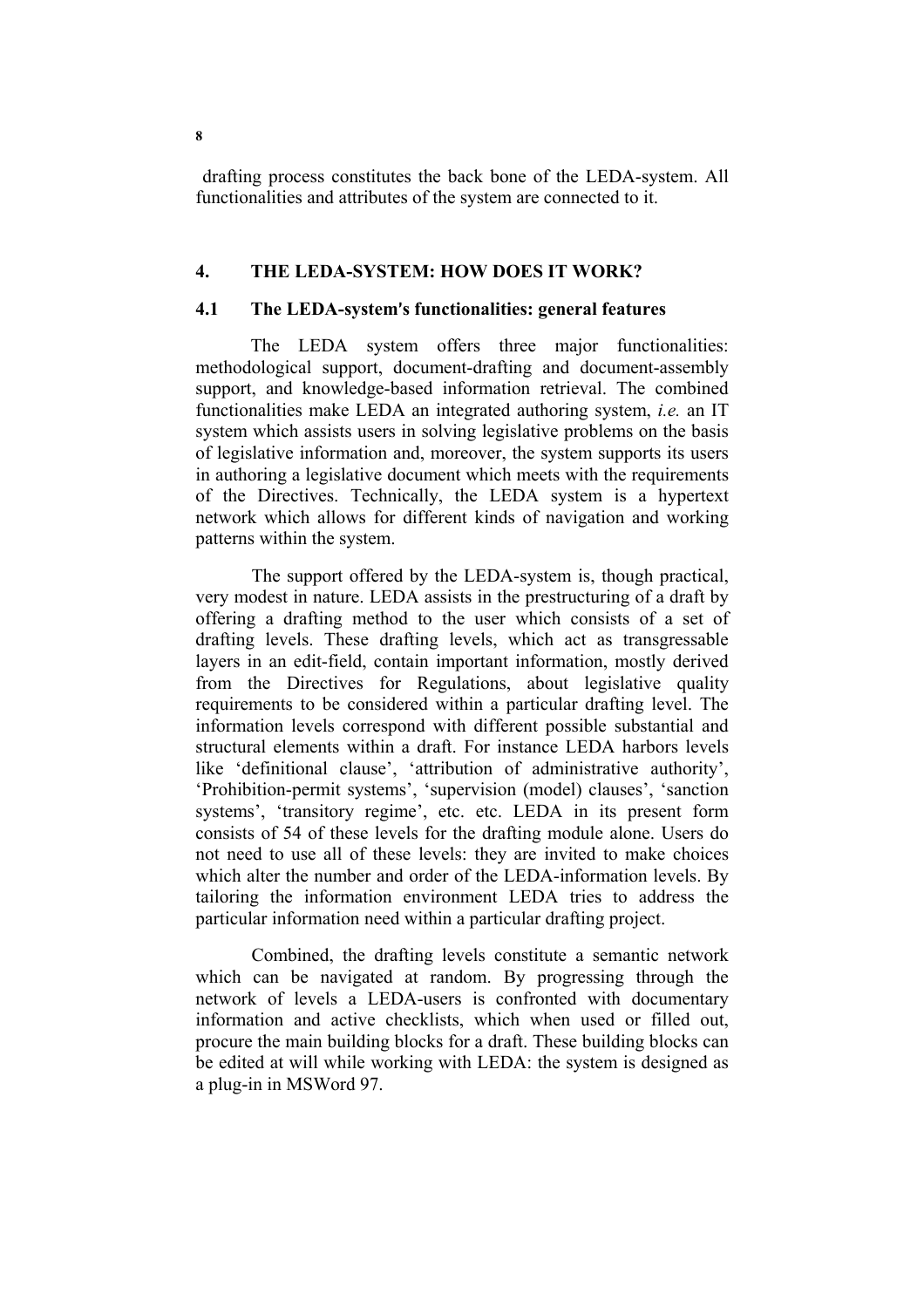The LEDA system is mainly an informational skeleton, which guides its users through drafting new legislation. The system functions predominantly as an elaborate legislative guide, for it contains a lot of Directives that should be observed during the different stages of the drafting of a bill. In addition LEDA possess a functionality which makes it possible to analyse a draft text dynamically in order to see which Directives are relevant. To be able to do this LEDA is able to recognize drafting-concepts in the draft text (*e.g.*, formulations used to delegate or sub-delegate powers). Once these concepts are recognized by LEDA, the systems connects (by means of hypertext) the analysed text fragment to information leaflets corresponding to the draftingconcept in question.

LEDA's functionalities are integrated throughout the system and organized in two major modular components. LEDA consists of two major modules called the Preparatory (policy) Module (Pmodule) and the Basic Design Screen (BDS).

# **4.2 The Preparatory Module**

 The preparatory module in LEDA offers knowledge-based access to the Directives concerning substantive, methodological and structural design issues, in a way consistent with the chronology of events in the drafting stage. The Preparatory module of LEDA permits the user not only to draft a preparatory document (e.g. a policy memorandum), but also supports the creation of a skeletal form of a draft, which can be used as the basis for the actual structural design and formulation of a draft for which the BDS-module is the dedicated platform. To this end the Preparatory Module guides the user through a hypertext network of semantic hierarchical and referential links. To offer guidance, the hypertext network of the PM is divided into different levels, corresponding with the different methodological steps of the design-step-model derived from the Directives. The levels in their turn serve as a checklist, expressing important points of attention regarding methodological and substantial aspects and the structural design of a draft. Figure 1 shows how the P-module and the BDSmodule are interconnected.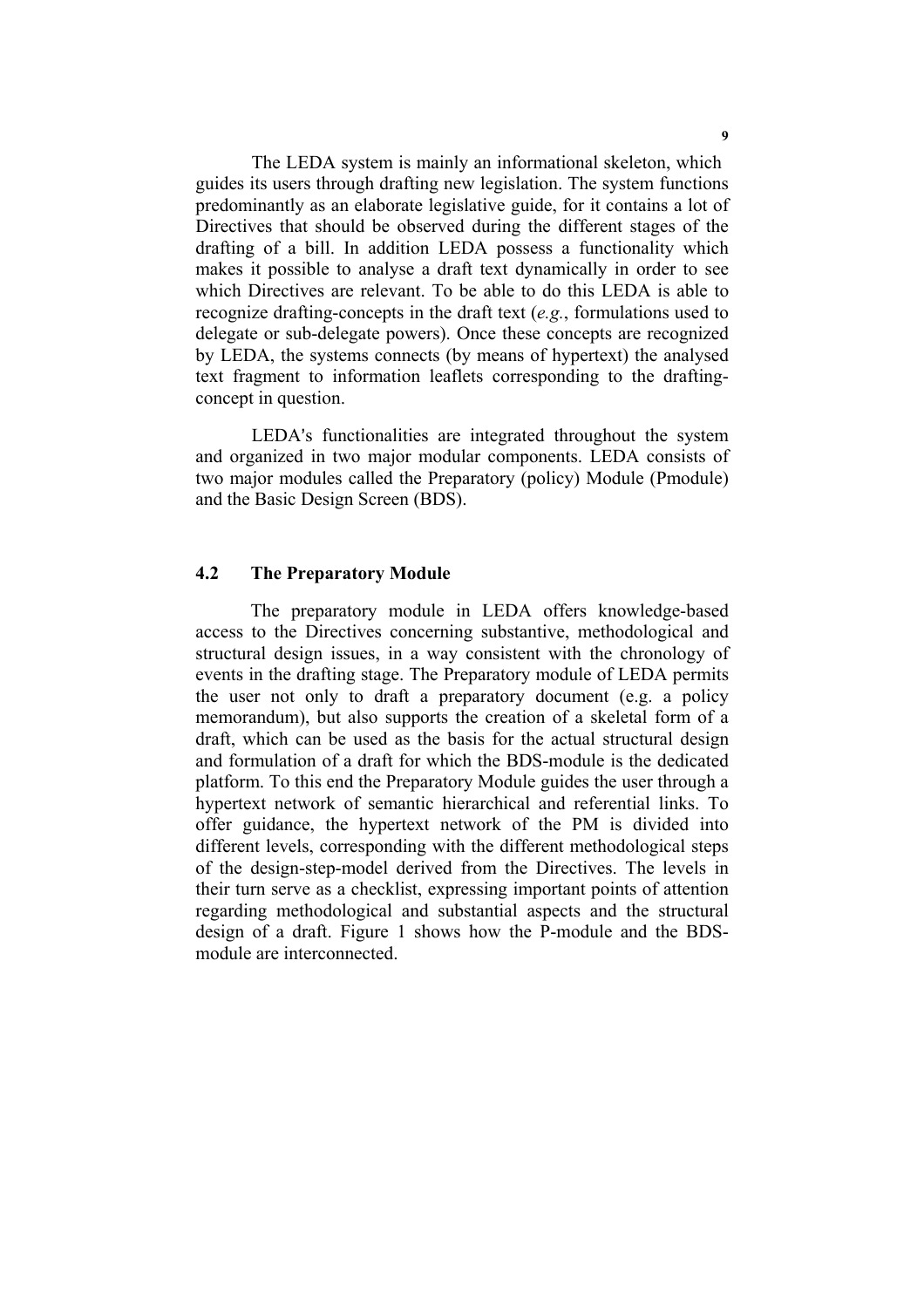

 The Preparatory Model consists of various methodological and consecutive levels (dotted lines on the left hand side in figure 1). These methodological levels are referentially linked with level information (box at the upper right hand side). The level information component consists of (access to) the relevant Directives, access to relevant secondary information (as referred to by the relevant Directives), and a graphic template-scheme for user-analysis of certain options. Level information changes according to the level which is active (i.e. the level in which the user is working).

The methodological levels themselves consist of fields containing information (about what is to be done within a certain level) and knowledge-based templates. The level-template-documents which mainly serve to insert (or draft) text, also support the identification of important sub-items, and the choice between options. Both on the basis of the choice of the user and automatic analysis of text-input in the template, the system makes inferences regarding the arrangement of levels further down the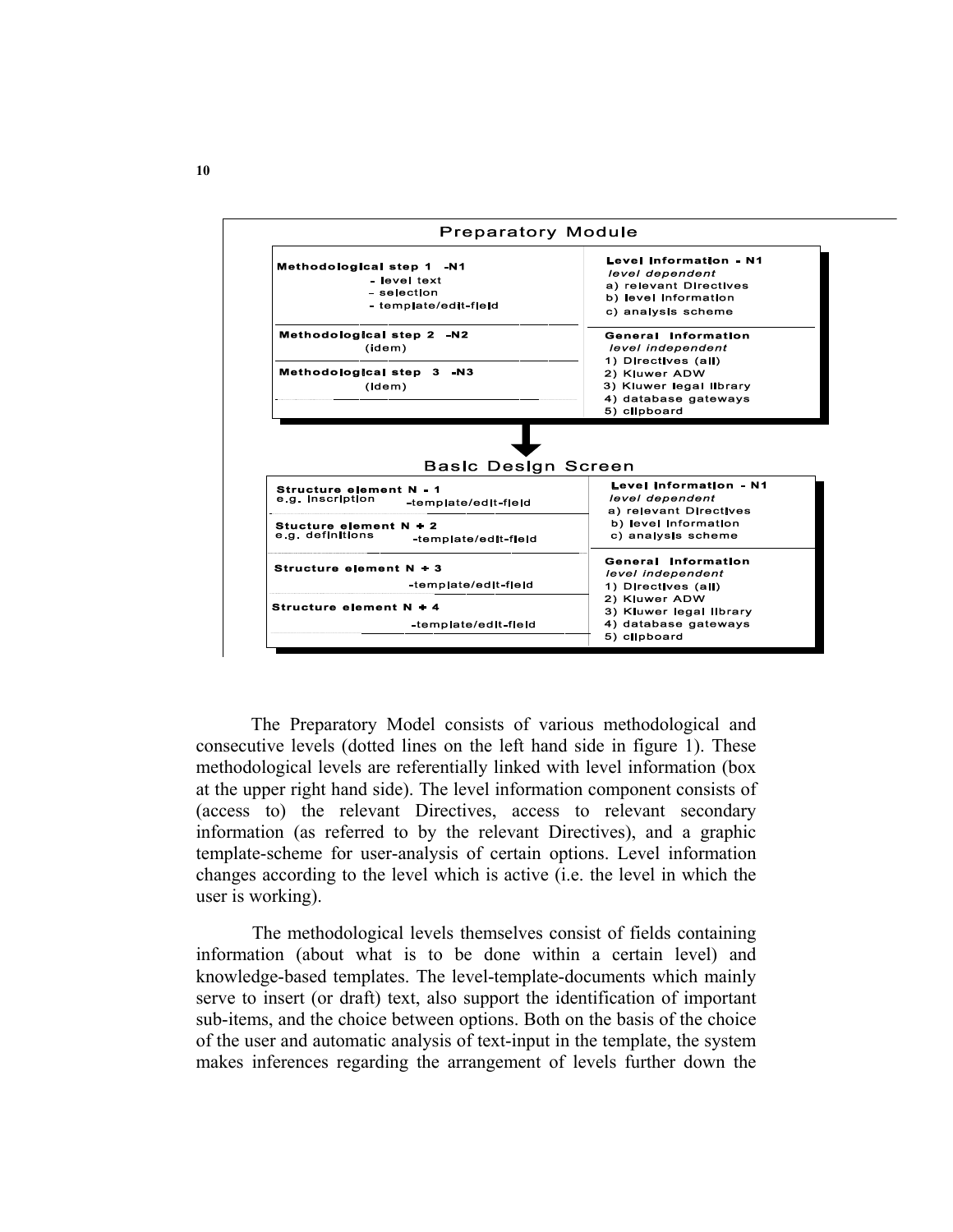network's path (e.g. the arrangement of the levels in the Basic Design Screen). From the point of view of the user, the levels form an interactive word-processor which provides methodological guidance and provides relevant (semantically interlinked) information, in the form of authoritative arguments.

The user may progress randomly through the level-structured hypertext network. This fundamental openness of the system is necessary as the user-legislator is always free, when drafting a legislative text without the use of the system, to deviate from the Directives themselves whenever there is a good reason.<sup>7</sup> To accommodate reluctant users, there is even a possibility of to shut down the levels altogether. What remains is a word-processor linked to information in a single default-information level explaining the methodological approach of the Directives, and providing (links to) the relevant Directives and secondary information. To prevent getting lost in the hypertext network, user-guidance is provided by the levels themselves, together with easy backtracking procedures and a step tracer, which consist of a major and minor active compass which visibly records the path hitherto followed in the network. On top of this the Pmodule is provided with a General Information-component to offer non-hypertextual access to various internal or external databases. Users can retrieve text from these databases while working in the different levels. The text in the internal databases, however, is hypertextually linked.

# **4.3 The Basic Design Screen**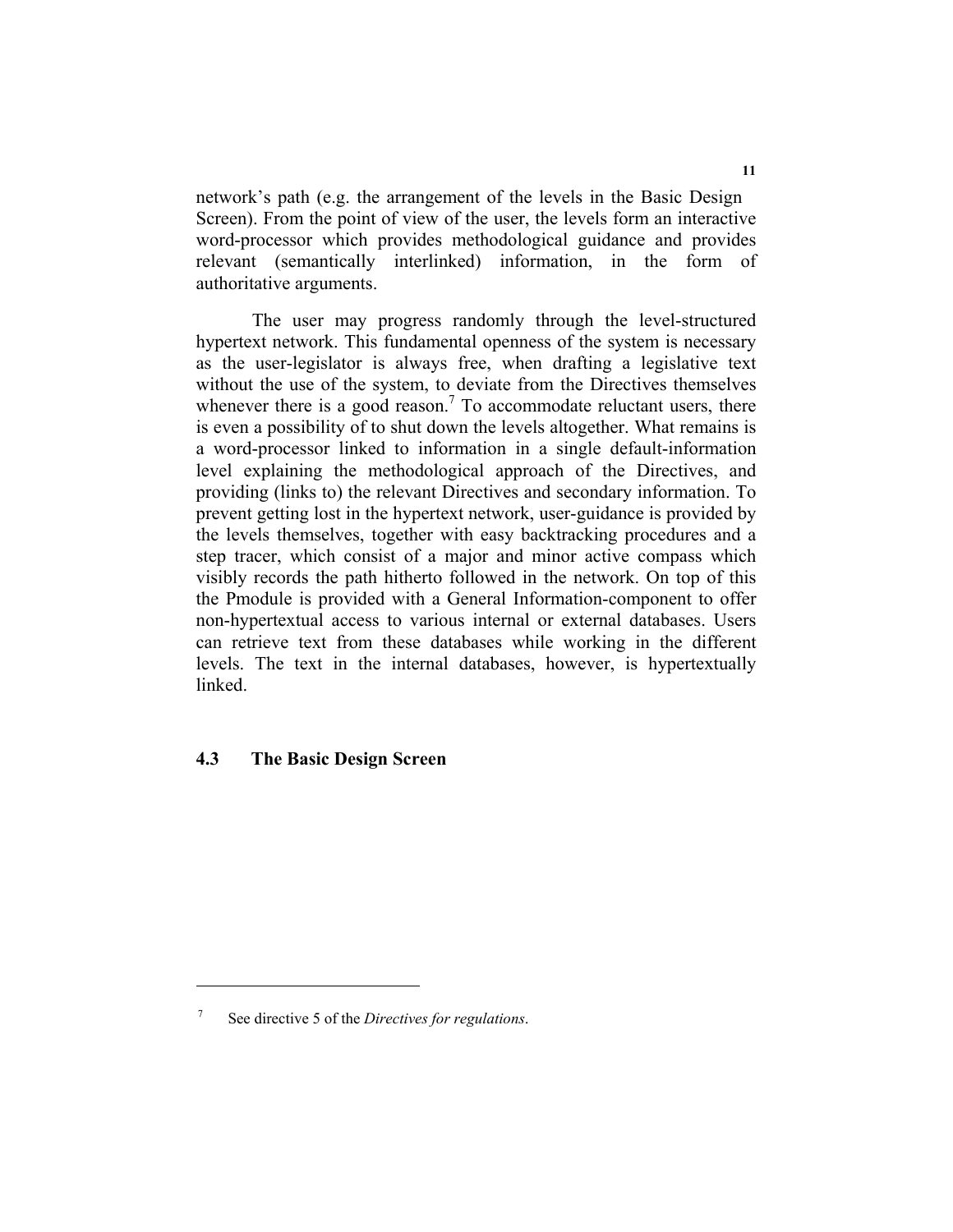The Basic Design Screen Module (BDS) is developed and structured in a way very similar to the Preparatory Module. Like the Pmodule it consists of a level structure, linked with level information. The levels (see the dotted line in the BDS-module of figure 1) contain templates mainly consisting of free-text fields, which allow system supported insertions (e.g. of model clauses or examples). The templates within the levels of the BDS however do not express points of attention with regard to the preparation and structural design, but important phrasing, terminology and terminology-related (substantive) issues regarding the structural elements of a draft. The arrangement of the levels in the BDS is both based on knowledge (gained from the Directives) and knowledge-based inferences made by the Pmodule. The BDS itself can be regarded as one large knowledge-based template which is shaped and directed by the Pmodule. The BDS represents the preferred structure of a

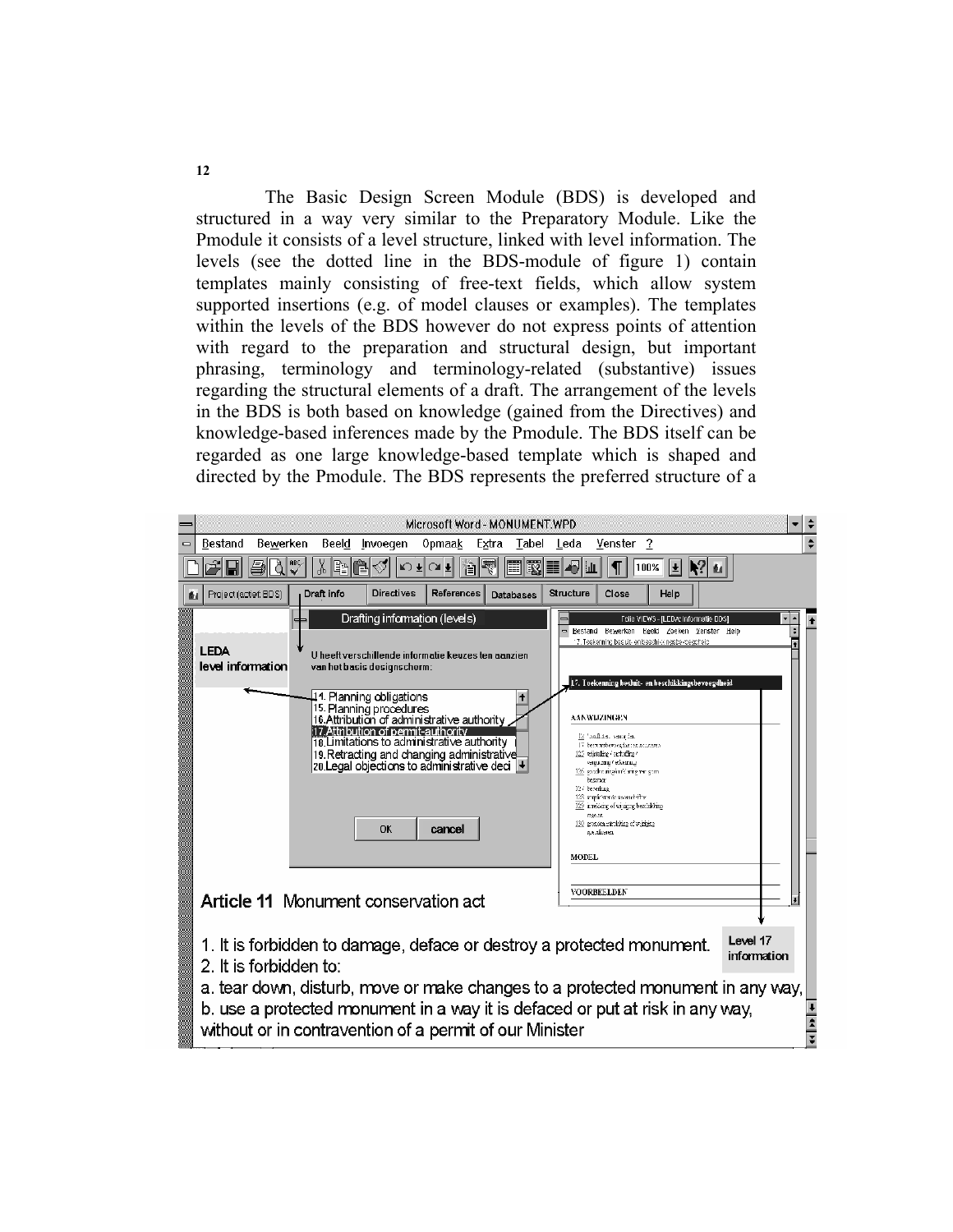draft, modelled to the needs of the user.

 Like the Pmodule the BDS has a very open structure: the user may progress randomly, do away with the levels altogether and receive defaultinformation, and delete or add certain levels. The user-guidance function is similar to the one in the Pmodule. The BDS has, however, one distinctly different feature compared to the Pmodule. It possesses a conceptual dependency parser.

#### **4.4 The CD parser**

 When a user has finished the drafting of a text (within a certain level of the BDS), he may be interested to know whether he has overlooked a relevant Directive. In other words did he/she overlook a high an authoritative or high ranking argument? To accommodate this interest LEDA possesses a conceptual dependency parser (CDP). This CDP automatically analyzes (parses) the user-inserted text in a BDS level and dynamically creates links to a particular concept in the database or a the text of a Directive if the text-analysis indicates the relevance. To be able to do this the CDP not only detects key-words and key-word-combinations and matches them with patterns in the database (string matching), but also analyzes concepts in text sentences (by using the linguistic conceptual dependency method and matches them with concepts in the database (so called: automated conceptual information retrieval). The CD-parsers functions as a sophisticated legislative spell-check. However, instead of finding miss-spelled words, marking them and offering alternative, correctly spelled words, the CD-parser of LEDA only marks points of attention in a draft bill and offers Directives and other information that can be of use to the user. This form of conceptual dependency parsing combined with automated conceptual information retrieval is very powerful because both the concepts in the level-related text and the concepts in the database can be quite accurately defined. In combination these functionalities offer a dedicated and semi-intelligent legislative proof-reader.

#### **5. CONCLUSION**

 The information-oriented approach to the development of practical legimatic systems seems to pay off. LEDA is being used in the actual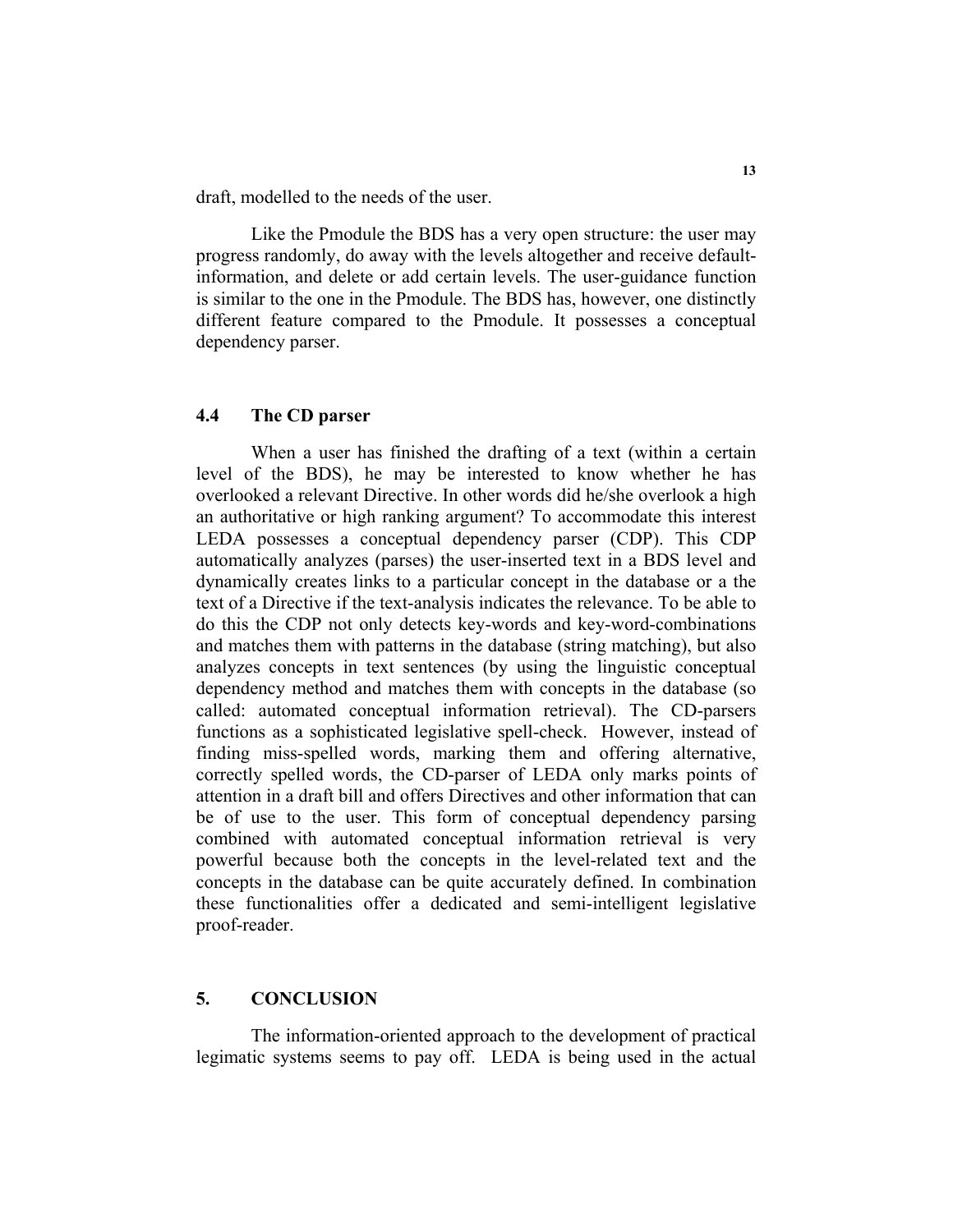departmental drafting process in the Netherlands. LEDA recently has been evaluated with good results and a commercial version was made available for all Dutch ministerial departments with legislative drafting responsibility this year (2000). The LEDA approach is being adopted in similar projects in Australia  $(Enact),$ <sup>8</sup> Italy  $(Lexedit)$ <sup>9</sup> and Belgium  $(Solon)^{10}$ .

By pre-structuring the draft-process and offering knowledge-based access to relevant (authoritative) information systems like LEDA are first steps on the way to really intelligent drafting support systems that will mimic legislative reasoning in it's full complexity by using AI-techniques. AI-based tools will, in the near future, dramatically improve the functionality and the quality of existing legimatic information systems like LEDA. The AI-approach bears a lot of promise when it is combined with the results of the information-oriented approach. Legimatic AI-tools, suitable for consistency checking and considering the deontological consequences of a draft, will not only be able to improve the quality of drafting support systems, they can also initiate a new way of thinking about legislative quality and kick off new approaches to legislative  $drating.<sup>11</sup>$ 

This combination of drafting support and purely AI-based legislative analysis and review systems is, however, for the moment, blocked by the necessity of, user unfriendly, complex knowledge representation and formalization of natural (draft) language to accommodate analysis and review systems.

**14** 

<sup>8</sup> See T. Arnold-Moore, *Information Systems for Legislation*, PhD-thesis, Royal Melbourne Institute of Technology (Melbourne 1998).

<sup>9</sup> See Carlo Biagioli, Pietro Mercatali, Giovanni Sartor, Legimatica: dal drafting al processo di produzione legislativa, in: Carlo Biagioli, Pietro Mercatali, Giovanni Sartor (eds.), *Legimatica: informatica per legiferare* (Napels 1995).

<sup>10</sup> See R. Van Kuyck, S. Debaene en B. Van Buggenhout, B. Solon—A computer aided statutory drafting system for the Flemish government, *Conference Proceedings of the Fifth International Conference on The Law in the Information Society* (Istituto per la documentazione giuridica del CNR, Florence 1998 CDROM)

<sup>&</sup>lt;sup>11</sup> See R.W. van Kralingen, W. Voermans, Bringing IT-support for legislative drafting one step further: from drafting support to design assistance, in: M. Gawler (ed.), *Artificial Intelligence & the Law ICAIL-97*, June 30 -July 3, p. 49-53.